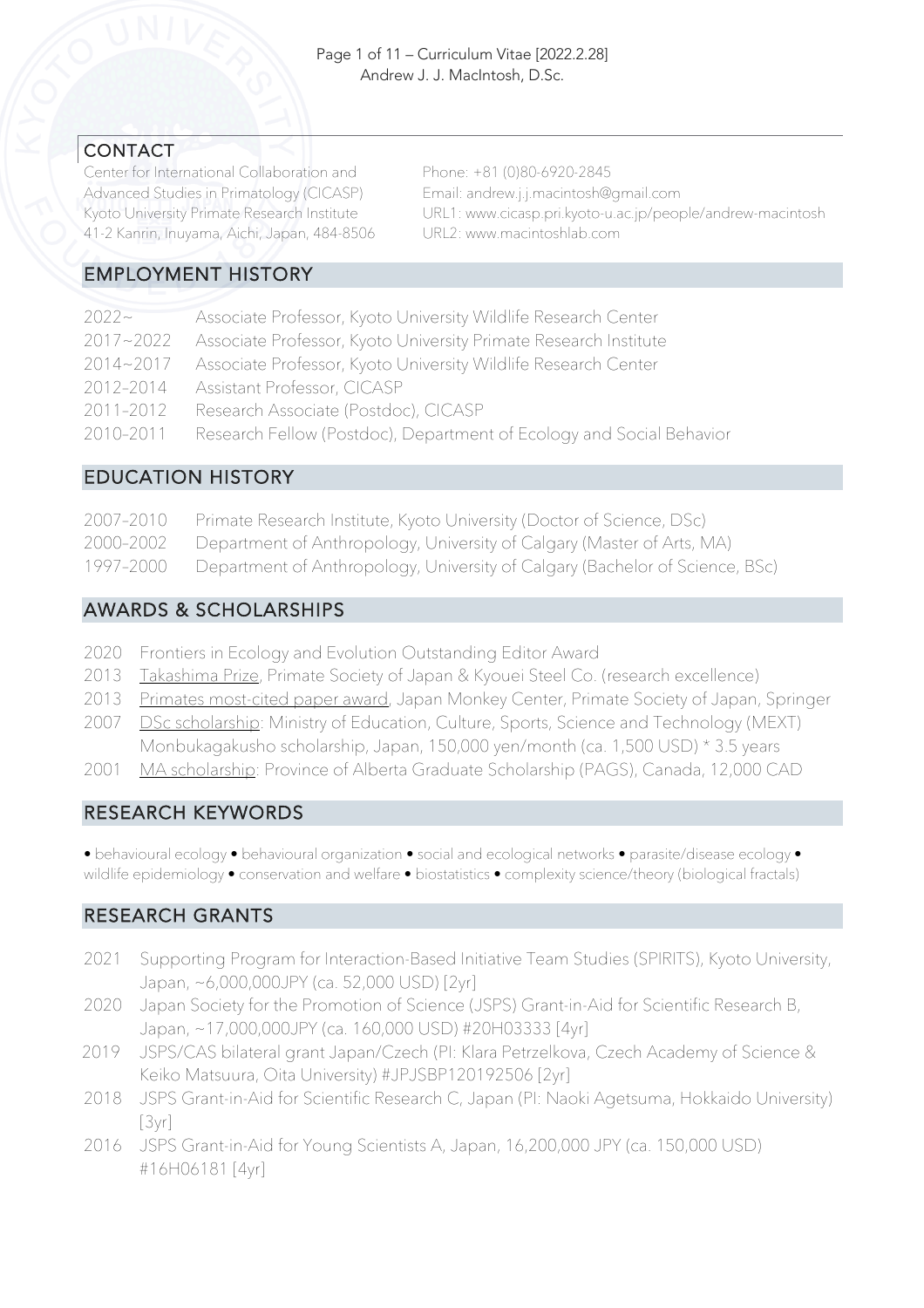#### Page 2 of 11 – Curriculum Vitae [2022.2.28] Andrew J. J. MacIntosh, D.Sc.

- 2015 Kyoto University Step Up Grant, Japan, 1,600,000 JPY (ca. 13,000 USD) [1yr]
- 2014 JSPS 'Sakura' grant Japan/France (PI: Akinori Takahashi, National Institute of Polar Research)  $[2yr]$
- 2012 JSPS Grant-in-Aid for Young Scientists B, Japan, 3,500,000 JPY (ca. 35,000 USD) #24770232 [3yr]
- 2012 JSPS Research Exchange Grant, Japan/France, 575,000 JPY (ca. 7,000 USD) [1yr]

## INVITED LECTURES/SEMINARS

- 2021 Vignettes from the wormy world of primates: behavioral ecology of host-parasite interactions viewed through a primate lens. University of Lausanne, Switzerland. Online
- 2020 Show me chaos! Measuring organizational complexity through fractal time series analysis of behavior sequences in indicator species. International Bio-logging Society Webinar – Approaches to Modeling Bio-logging Data. Online
- 2019 (1) Show me chaos! Fractal time in animal behavior as a bioindicator of ecological challenge; (2) Behavioral ecology and epidemiology of gastrointestinal parasitism in primates: patterns, processes and host responses (Czech Academy of Sciences, Czechia)
- 2017 Monkeys in the middle: sociality and parasitism in a primate-helminth model system (Primatology and Evolutionary Anthropology Young Scholars Forum, Sun Yat Sen University, Guangzhou, China)
- 2017 Parasites and primate social systems evolution (SoHaPi Workshop, German Primate Center (DPZ), Gottingen, Germany)
- 2016 (1) Project l'AMMER: Adélie Penguins as Monitors of the Marine Environment; (2) The Wormy World of Primates: Vignettes from an Empirical Model System in Japan (National Institute of Ecology, South Korea)
- 2013 Complexity lost: assessing behavioural organization in stress and disease (Central European Institute of Technology mini-symposium and HPI-lab workshop, University of Veterinary and Pharmaceutical Sciences Brno, Czech Republic)
- 2013 The complex primate: interdisciplinary science and the math behind the monkey (Takashima Prize Lecture at the 29<sup>th</sup> Congress of the Primate Society of Japan, Okayama)
- 2013 Epidemiology of nematode parasite infection among wild Japanese macaques: heterogeneity in the external and internal environments (Symposium: "Ecological Roles of Primates in Forest Ecosystems", KUPRI, Japan)
- 2012 A fractal ethos for ethology: revealing behavioural stereotypies in stress and disease (German Primate Center (DPZ) Kolloquium Series, Gottingen, Germany)

# TEACHING

- 2017~ Lecturer: Conservation Biology, Zoo Biology, Comparative Cognition, Kyoto University
- 2014~ Lecturer: Animal Behavior, Kyoto University
- 2016~ Instructor (field school): Yakushima Field and Genome Science Training Course, Kyoto University [semi-annual]
- 2011~ Instructor: CICASP Seminar in Science Communication, KUPRI [ongoing weekly]
- 2011 Instructor (field school): Formation of a strategic base for biodiversity & evolutionary research: from genome to ecosystem (Japan), Kyoto University Global COE Program
- 2003 Instructor: English as a Foreign Language (EFL), Tokyo, Japan [3 years]
- 2001 Teaching Assistant (field school): Field Primatology (Ghana), University of Calgary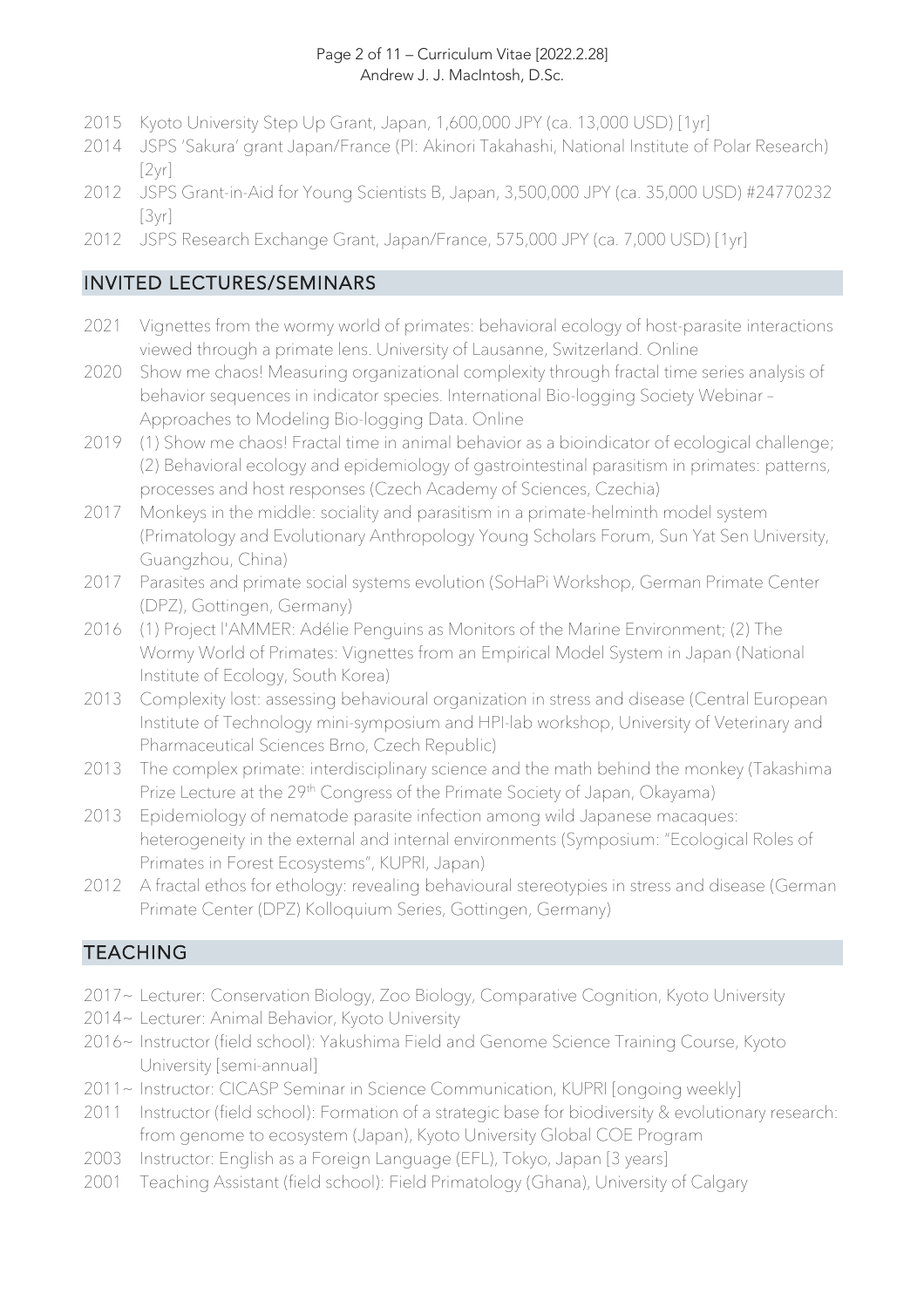#### Page 3 of 11 – Curriculum Vitae [2022.2.28] Andrew J. J. MacIntosh, D.Sc.

- 2001 Teaching Assistant: Primate Behaviour, University of Calgary
- 2000 Teaching Assistant: Introduction to Social and Cultural Anthropology, University of Calgary

### GRADUATE STUDENTS & POSTDOCTORAL FELLOWS SUPERVISED

- 2022~ Master's Student: Negin Eslamibidgoli (topic pending)
- 2021~ Doctoral Student: Katherine Majewski ("Impact on small carnivore community and infectious disease dynamics on Yakushima Island resulting from the introduction of non-native raccoon dogs (*Nyctereutes procyonoides*)"
- 2019~ JSPS Postdoctoral Fellow: Cecile Sarabian ("Cognitive and physiological responses to disgust elicitors in chimpanzees")
- 2019~ Doctoral Student: Kenneth Keuk ("Networks, uncertainty and epidemiology")
- 2019~ Master's Student: Abdullah Langgeng ("Investigating the effects of hot spring bathing on parasitism and gut bacterial communities in a nonhuman primate")
- 2018~ Master's Student: Zhihong Xu ("Linking social interactions with parasitism in complete and incomplete networks")
- 2018~ JSPS Postdoctoral Fellow: Marie Sigaud ("Measuring fitness costs of habitat degradation in an endangered primate")
- 2017~ JSPS Postdoctoral Fellow: Barbora Kubenova ("Infant handling and social integration of infants and juveniles in wild Japanese macaques")
- 2017~2019 JSPS Postdoctoral Fellow: Valeria Romano ("Understanding the link between environmental pressures, sociality and health")
- 2016~2018 JSPS Postdoctoral Fellow: Julie Duboscq ("Connecting the dots: linking host behavior to parasite transmission and infection risk")
- 2016 Master's Student: Kenneth Keuk ("Social networks, social style and the dynamics of parasite infection"; University of Strasbourg, France)
- 2015~2019 Doctoral Student: Liesbeth Frias ("Host-Parasite Systems Dynamics in Human-Modified Habitats")
- 2015~2019 Doctoral Student: Cecile Sarabian ("The Origins of Hygiene: Infection-risk Avoidance in Papionini and Hominidae")
- 2015~2017 Graduate Student: Kelly Finn ("Complexity as a new frontier in primate behavior, ecology and cognition"; University of California at Davis, USA)
- 2013~2016 Doctoral Student: Xavier Meyer ("Does complexity in behavioral organization allow seabirds to adapt to changes in their environment?"; University of Strasbourg, France)
- 2013~2017 Doctoral Student: Valeria Romano de Paula ("Primate Social Networks as a Trade-off between Information and Disease Transmission"; University of Strasbourg, France)
- 2013~2018 Doctoral Student: Jade Burgunder ("Complexity in Behavioral Organization: a Novel Approach to Assessing Clinical Outcomes of Parasitic Diseases"; Masaryk University, Czech Republic)
- 2013-2015 Postdoctoral Fellow: Julie Duboscq ("Social networks as a trade-off between optimal decision-making, information transmission and reduced disease transmission"; University of Strasbourg Institute for Advanced Studies, France)
- 2013 Master's student: Elodie Thomas ("Influence of Nematode Parasites on Stress among Koshima Macaques, Macaca fuscata"; University of Toulouse, France)
- 2012-2014 Master's student: Cecile Sarabian ("Hygienic Tendencies Constrain Geohelminth Infection in Free-ranging Macaques"; Rennes 1 University, France)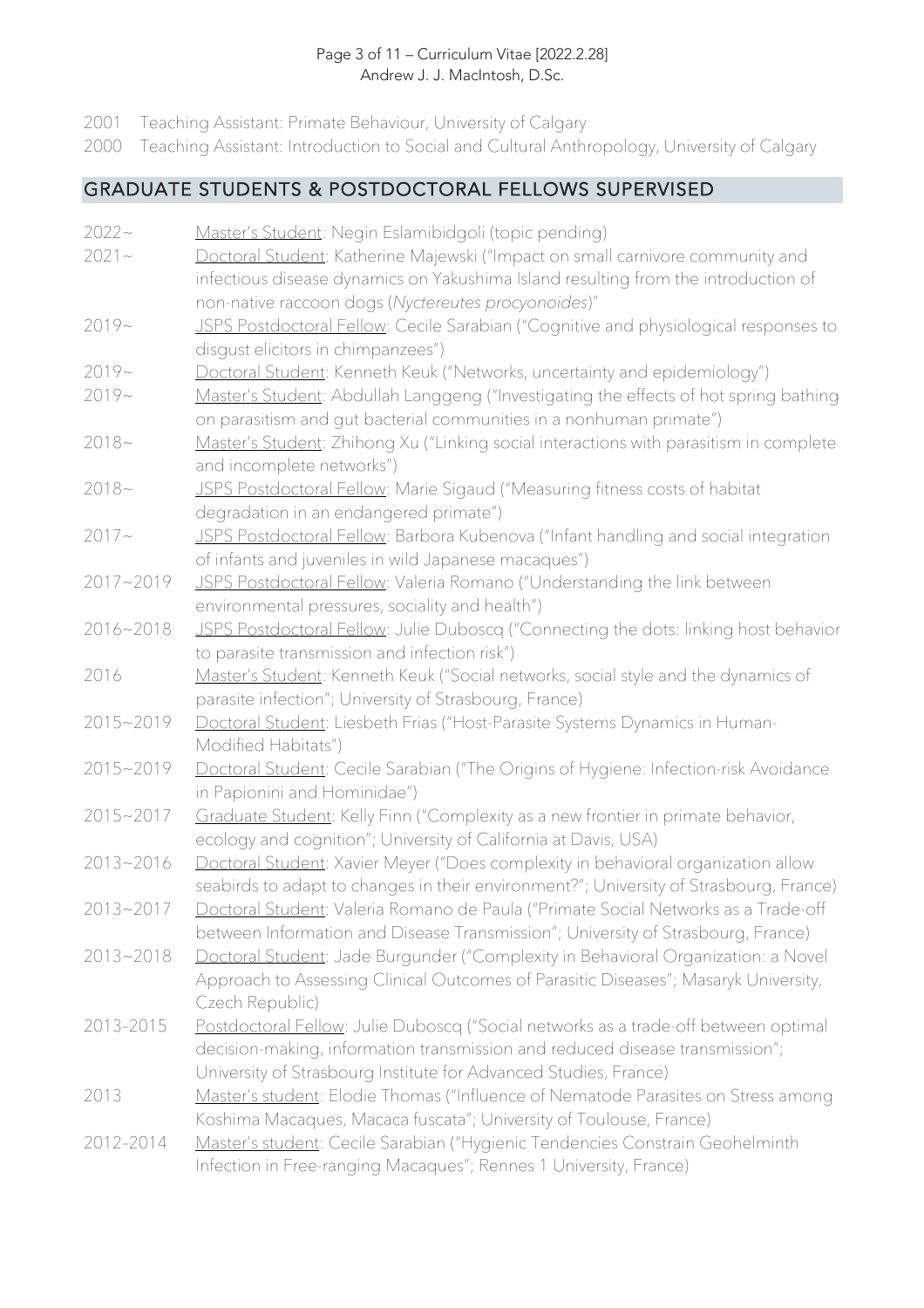### SCIENTIFIC OUTREACH

- 2022~ Zooentropy research collective leveraging complexity theory for zoo animal welfare
- $2012 \sim$  The PrimateCast a podcast series dedicated to the study and conservation of primates (host, producer) www.theprimatecast.com; www.cicasp.pri.kyoto-u.ac.jp/news/podcasts
- 2011 Public Lecture: Of worms and monkeys: the secret struggle for health in the wild ("Yakushima Kenkyuu Koza", co-hosted by the Kyoto University Global COE Program and The Yakushima Environmental Culture Foundation, Japan) (in Japanese)

### OTHER PROFESSIONAL EXPERIENCE

Editorial Assignments: Frontiers in Ecology and Evolution (2019~), Primates (Advisory Board: 2017~), EcoHealth (2016~), Primate Research (2015~), Scientific Reports (2015~2020)

ad hoc reviewer: Landscape Ecol., Behav. Ecol. Sociobiol., IJPPAW, Kor. J. Parasitol., Mol Ecol Resources, EcoHealth, PNAS, Phil. Trans. R. Soc. B. Biol. Sci., Proc. R. Soc. B. Biol. Sci., Anim. Behav., Am. J. Primatol., Int. J. Primatol., Primates, Ethology, Behav. Proc., PLoS ONE, Peer J, Int. J. Parasitol., Integr. Zool., Am. Soc. Trop. Med. Hyg., Folia Primatol., National Science Foundation (USA), European Science Foundation, Oxford University Press, The Leakey Foundation, Nat Geo Society, Ranger Rick

Symposium Organization: (i) Communicating Science: Expert Panel on Engaging the Media, the Public, and Policy Makers & (ii) 10 years of CICASP: making an impact within and beyond Academia in a global community, 12<sup>th</sup> International Symposium on Primatology and Wildlife Science (September, 2019); (iii) Penguins, in Full Color, 10<sup>th</sup> International Symposium on Primatology and Wildlife Science (September, 2018)

## PUBLICATIONS

Refereed Journal Articles: 58 Book Chapters: 10 Google Scholar: http://scholar.google.co.jp/citations?user=zCPdEMoAAAAJ&hl=en

### JOURNAL ARTICLES

\* These authors contributed equally to this work † Invited Paper

- 1. Towle I, MacIntosh AJJ, Hirata K, Kubo MO, Loch C (In Press) Atypical tooth wear found in fossil hominins also present in a Japanese macaque population. American Journal of Biological Anthropology DOI: 10.1002/ajpa.24500
- 2. Costa R, Romano V, Pereira AS, Hart JDA, MacIntosh AJJ, Hayashi M (2022 PrePrint) Mountain gorillas benefit from social distancing too: close proximity from tourists affects gorillas' sociality. EcoEvoRxiv DOI: https://doi.org/10.32942/osf.io/ztreq
- 3. Romano V, Sueur C, MacIntosh AJJ (2021) The trade-off between information and pathogen transmission in animal societies. *Oikos* DOI: 10.1111/oik.08290
- 4. Kavanagh E, Street SE, Angwela FO, ... MacIntosh A ... et al (2021) Dominance style is a key predictor of vocal use and evolution across nonhuman primates. R Soc Open Science DOI: 10.1098/rsos.210873
- 5. Morino L, Pasquaretta C, Sueur C, MacIntosh AJJ (2021) Communication network reflects social instability in a wild siamang (*Symphalangus syndactylus*) population. Int J Primatol DOI: 10.1007/s10764-021-00227- 1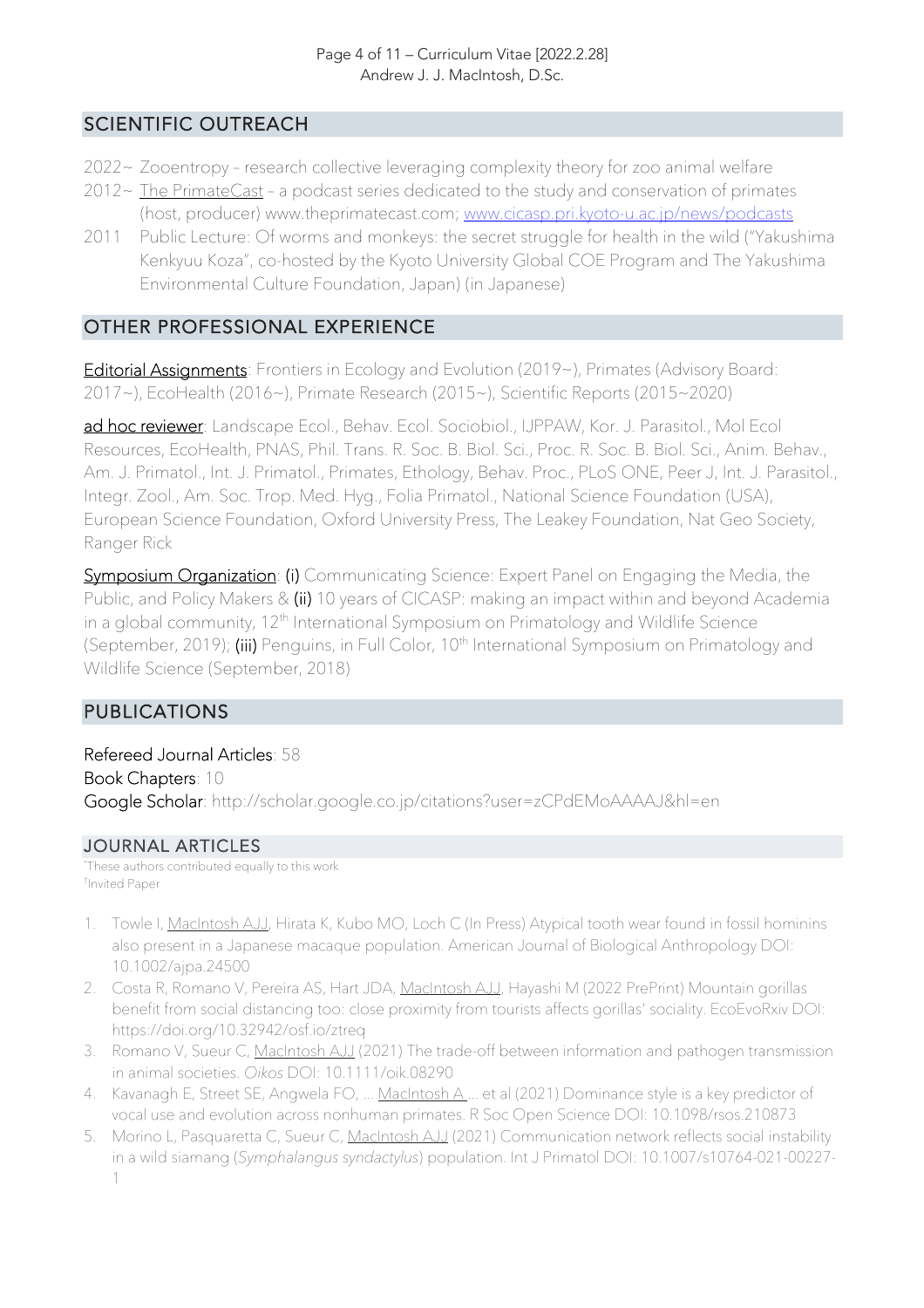#### Page 5 of 11 – Curriculum Vitae [2022.2.28] Andrew J. J. MacIntosh, D.Sc.

- 6. Cheron M, Raoelison L, Kato A, Ropert-Coudert Y, Meyer X, MacIntosh AJJ, Brischoux F (2021) Ontogenetic changes in activity, locomotion and behavioural complexity in tadpoles. Biol J Linnean Soc DOI: 10.1093/biolinnean/blab077
- 7. Xu Z, MacIntosh AJJ, Casellano-Navarro A, Macanas-Martinez E, Suzumura T, Duboscq J (2021 PrePrint) Linking Parasitism to Network Centrality and the Impact of Sampling Bias in its Interpretation. bioRxiv DOI: 10.1101/2021.06.07.447302
- 8. Sarabian C, Belais R, MacIntosh AJJ (2021) Avoidance of contaminated food correlates with low protozoan infection in bonobos. Front Ecol Evol 9:651159 DOI: 10.3389/fevo.2021.651159
- 9. Frias L, Hasegawa H, Chua TH, Sipangkui S, Stark D, Salgado-Lyn M, Goossens B, Keuk K, Okamoto M, MacIntosh AJJ (2021) Parasite community structure in sympatric Bornean primates. Int J Parasitol 51(11):925-933 DOI: 10.1016/j.ijpara.2021.03.003
- 10. Castellano-Navarro A, Macanas-Martinez E, Xu Z, Guillen-Salazar F, MacIntosh AJJ, Amici F, Albiach-Serrano A (2021) Japanese Macaques' (Macaca fuscata) sensitivity to human gaze and visual perspective in contexts of threat, cooperation, and competition. Sci Rep 11:5264
- 11. Gomez-Melara JL, Acosta-Naranjo R, MacIntosh AJJ, Maulany RI, Ngakan PO, Amici F (2021) Dominance style predicts differences in food retrieval strategies. Sci Rep 11:2726
- 12. Amici F, Widdig A, MacIntosh AJJ, Beltrán Francés V, Castellano-Navarro A, Lopez Caicoya, Karimullah K, Maulany RI, Ngakan PO, Hamzah AS, Majolo B (2020) Dominance style only partially predicts differences in neophobia and social tolerance over food in four macaque species. Sci Rep 10:22069
- 13. Beltrán Francés V, Castellano-Navarro A, Maulany RI, Ngakan PO, MacIntosh AJJ, Llorente M, Amici F (2020) Play behavior in immature moor macaques (Macaca maura) and Japanese macaques (Macaca fuscata). Amer J Primatol 82(10):e23192.
- 14. Romano V, MacIntosh AJJ, Sueur C (2020) Stemming the flow: information, infection, and social evolution. Trends in Ecology and Evolution 35(10): 849-853.
- 15. Miyabe-Nishiwaki T, Miwa M, Konoike N, Kaneko A, Ishigami A, Natsume T, MacIntosh AJJ, Nakamura K (2020) Evaluation of anaesthetic and cardiorespiratory effects after intramuscular administration of alfaxalone alone, alfaxalone-ketamine and alfaxalone- butorphanol -medetomidine in common marmosets (Callithrix jacchus). J Med Primatol 49(6):291-299
- 16. Meyer X, MacIntosh AJJ, Chiaradia A, Kato A, Ramirez F, Sueur C, Ropert-Coudert Y (2020) Oceanic thermal structure mediates dive sequences in a foraging seabird. Ecol Evol 10:6610–6622
- 17. Sarabian C, Ngoubangoye B, MacIntosh AJJ (2020) Divergent strategies in faeces avoidance between two cercopithecoid primates. R Soc Open Sci 7: 191861.
- 18. Tasdemir D, MacIntosh AJJ, Stergiou P, Kaiser M, Mansour N, Bickle Q, Huffman MA (2020) Antiprotozoal and antihelminthic properties of plants ingested by wild Japanese macaques (Macaca fuscata yakui) in Yakushima Island. J Ethnopharmacol 247:112270
- 19. Romano V, MacIntosh AJJ, Sueur C (2020) The trade-off between information and pathogen transmission in animal societies. EcoEvoRxiv DOI:10.32942/osf.io/vqt4g
- 20. Hasegawa H, Frias L, Peter S, Hasan NH, Stark D, Salgado-Lyn M, Sipangkui S, Goossens B, Matsuura K, Okamoto M, MacIntosh AJJ (2020) First description of male worms of Enterobius (Colobenterobius) serratus (Nematoda: Oxyuridae), the pinworm parasite of proboscis monkeys. Zootaxa 4722(3):287–294
- 21. Miyabe-Nishiwaki T, MacIntosh AJJ, Kaneko A, Morimoto M, Suzuki J, Akari H, Okamoto M (2019) Hematological and blood chemistry values in captive Japanese macaques (Macaca fuscata fuscata). J Med Primatol 48:338–350
- 22. Frias L, Stark DJ, Salgado Lynn M, Nathan S, Goossens B, Okamoto M, MacIntosh AJJ (2019) Molecular characterization of nodule worm in a community of Bornean primates. Ecol Evol 9:3937-3945
- 23. Poirotte C\*, Sarabian C\*, Ngoubangoye B, MacIntosh AJJ, Charpentier M (2019) Faecal avoidance differs across sexes but not with nematode infection-risk in mandrills. Anim Behav 149:97-106
- 24. Frias L, Hasegawa H, Stark DJ, Salgado-Lynn M, Nathan KSS Senthilvel, Chua T, Goossens B, Okamoto M, MacIntosh AJJ (2018) A pinworm's tale: the evolutionary history of Lemuricola (Protenterobius) nycticebi. Int J Parasitol: Parasites & Wildlife. 8:25-32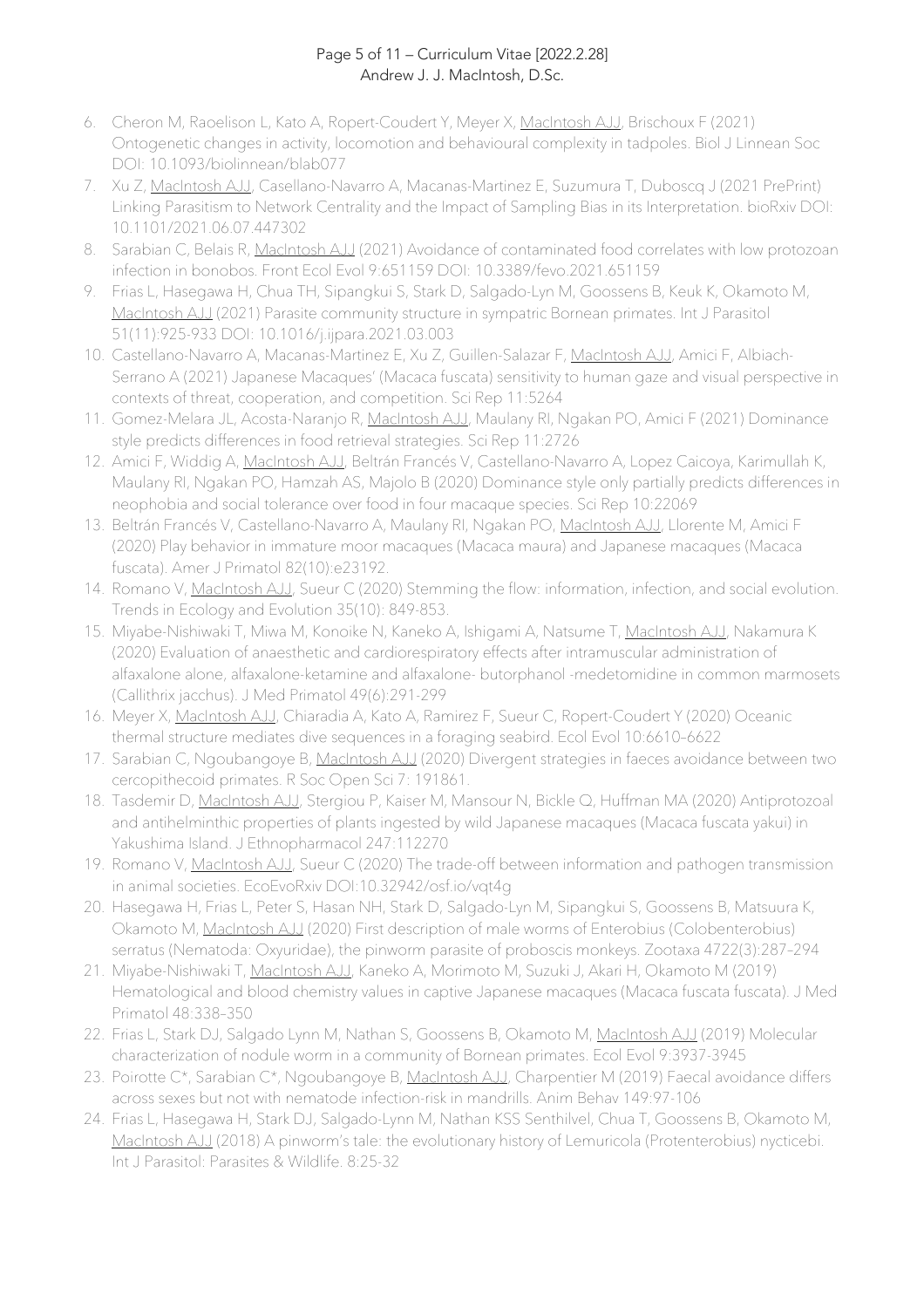#### Page 6 of 11 – Curriculum Vitae [2022.2.28] Andrew J. J. MacIntosh, D.Sc.

- 25. Le Guen C, Kato A, Raymond B, Barbraud C, Beaulieu M, Bost, C-A, Delord K, MacIntosh AJJ, Meyer X, Raclot T, Sumner M, Takahashi A, Thiebot J-B, Ropert-Coudert Y (2018) Reproductive performance and foraging behaviour share a common sea-ice concentration optimum in Adélie penguins (Pygoscelis adeliae). Global Change Biol 24:5304–5317
- 26. Romano V, Shen M, Pansanel J, MacIntosh AJJ, Sueur C (2018) Social transmission in networks: global efficiency peaks with intermediate levels of modularity. Behav Ecol Sociobiol 72:154
- 27. Burgunder J, Petrzelkova KJ, Modry D, Kato A, MacIntosh AJJ (2018) Fractal measures in activity patterns: do gastrointestinal parasites affect the complexity of sheep behaviour? Appl Anim Behav Sci 205:44-53
- 28. Sarabian C, Belais R, MacIntosh AJJ (2018) Feeding decisions under contamination risk in bonobos. Phil Trans B 373: 20170195
- 29. Frias L, Stark DJ, Salgado Lynn M, Nathan SKSS, Goossens B, Okamoto M, MacIntosh AJJ (2018) Lurking in the dark: Cryptic Strongyloides in a Bornean slow loris. Int J Parasitol: Parasites & Wildlife 7:141-146.
- 30. Sarabian C, Ngoubangoye B, MacIntosh AJJ (2017) Avoidance of biological contaminants through sight, smell and touch in chimpanzees. R Soc Open Sci 4:170968
- 31. Balasubramaniam KN, Beisner BA, Berman CM, De Marco A, Duboscq J, Koirala S, Majolo B, MacIntosh AJ, McFarland R, Molesti S, Ogawa H, Petit O, Schino G, Sosa S, Sueur C, Thierry B, de Waal FBM, and McCowan B (2017) The influence of phylogeny, social style, and sociodemographic factors on macaque social network structure. Am J Primatol 80(1):e22727
- 32. Duboscq J, Romano V, Sueur C, MacIntosh AJJ (2017) One step at a time in investigating relationships between self-directed behaviours and parasitological, social and environmental variables. R Soc Open Sci 4:170461
- 33. Meyer X, MacIntosh AJJ, Chiaradia A, Kato A, Mattern T, Sueur C, Ropert-Coudert Y (2017) Shallow divers, deep waters, and the rise of behavioural stochasticity. Mar Biol 164:149
- 34. Burgunder J, Hashimoto C, Modry D, Kalousova B, Petrzelkova K, MacIntosh AJJ (2017) Complexity in behavioural organisation and strongylid infection among wild chimpanzees. Anim Behaviour 129:257-268
- 35. Duboscq J, Romano V, Sueur C, MacIntosh AJJ (2016) Scratch that itch: revisiting links between selfdirected behaviour and parasitological, social and environmental factors in a free-ranging primate. R Soc Open Sci 3:160571
- 36. Rigaill L, MacIntosh AJJ, Higham JP, Winters S, Shimizu K, Mouri K, Suzumura T, Furuichi T, Garcia C (2016) Testing for links between face color and age, dominance status, parity, weight, and intestinal nematode infection in a sample of female Japanese macaques. Primates 58:83-91
- 37. Duboscq J, Romano V, MacIntosh A, Sueur C (2016) Social information transmission in animals: Lessons from studies of diffusion. Front Psych 7:1147
- 38. Romano V, Duboscq J, Sueur C, MacIntosh AJJ (2016) Modelling infection transmission in primate networks to predict centrality-based risk. Am J Primatol 78:767–779
- 39. Duboscq J, Romano V, Sueur C, MacIntosh AJJ (2016) Network centrality and seasonality interact to predict lice load in a social primate. Sci Rep 6:22095
- 40. Sarabian C, MacIntosh AJJ (2015) Hygienic tendencies correlate with low geohelminth infection in freeranging macaques. Biol Lett 11:20150757
- 41. <sup>†</sup>MacIntosh AJJ (2015) At the edge of chaos error tolerance and the maintenance of Levy statistics in animal movement: Comment on "Liberating Lévy walk research from the shackles of optimal foraging" by A.M. Reynolds. Phys Life Rev 14:105–107
- 42. Reynolds AM, Ropert-Coudert Y, Kato A, Chiaradia A, MacIntosh AJJ (2015) A priority-based queuing process explanation for scale-free foraging behaviours. Anim Behav 108:67-71
- 43. Meyer X\*<u>, MacIntosh AJJ\*,</u> Kato A, Chiaradia A, Ropert-Coudert Y (2015) Hydrodynamic handicaps and organizational complexity in the foraging behavior of two free-ranging penguin species. Anim Biotel 3:25
- 44. Rigaill LR, MacIntosh AJJ, Higham JP, Winters S, Shimizu K, Mouri K, Furuichi T, Garcia C (2015) Multimodal advertisement of pregnancy in free-ranging female Japanese macaques (Macaca fuscata). PLoS ONE 10(8): e0135127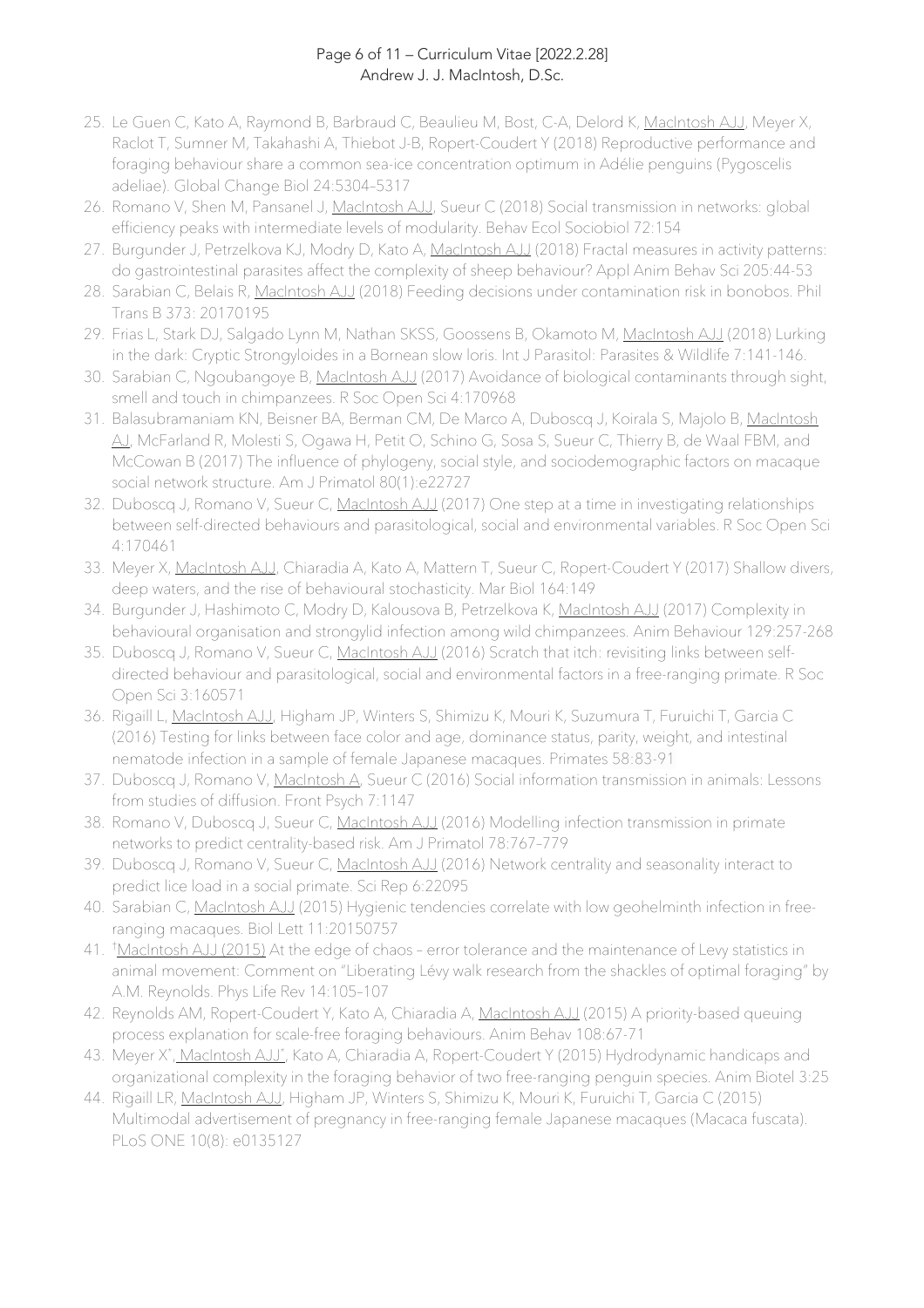#### Page 7 of 11 – Curriculum Vitae [2022.2.28] Andrew J. J. MacIntosh, D.Sc.

- 45. Ropert-Coudert Y, Kato A, Meyer X, Pellé M, MacIntosh AJJ, Angelier F, Chastel O, Widmann M, Arthur B, Raymond B, Raclot T (2015) A complete breeding failure in an Adélie penguin colony correlates with unusual, extreme environmental events. Ecography 38:111-113
- 46. †<u>MacIntosh AJJ</u> (2014) The fractal primate: interdisciplinary science and the math behind the monkey. Pri Res 30:95-119
- 47. † MacIntosh AJJ (2014) Ecology and epidemiology of nematode infection in Japanese macaques: building an empirical model. Pri Res 30:23-51
- 48. Pasquaretta C, Levé M, Claidière N, van de Waal E, Whiten A, MacIntosh AJJ, Pelé M, Borgeaud C, Brosnan S, Crofoot M, Fedigan L, Fichtel C, Hopper L, Mareno MC, Petit O, Schnoell AV, di Sorrentino EP, Thierry B, Tiddi B, Sueur C (2014) Social networks in primates: smart and tolerant species have more efficient networks. Sci Rep 4:7600
- 49. Hill DA, Fukui D, Agetsuma N, MacIntosh AJJ (2014) Influence of trap environment on the effectiveness of an acoustic lure for capturing vespertilionid bats in two temperate forest zones in Japan. Mammal Study 39:229-236
- 50. Cottin M<sup>\*</sup>, MacIntosh AJJ<sup>\*</sup>, Kato A, Takahashi A, Debin M, Raclot T, Ropert-Coudert Y (2014) Corticosterone administration leads to a transient alteration of foraging behaviour and complexity in a diving seabird. Mar Ecol Progr Ser 496:249-262
- 51. MacIntosh AJJ\*, Pelletier L\*, Chiaradia A, Kato A, Ropert-Coudert Y (2013) Temporal fractals in seabird foraging behaviour: diving through the scales of time. Sci Rep 3:1884
- 52. Sueur C, MacIntosh AJJ, Jacobs AT, Watanabe K, Petit O (2013) Predicting leadership using nutrient requirements and dominance rank of group members. Behav Ecol Sociobiol 67: 457-470
- 53. MacIntosh AJJ, Jacobs A, Garcia C, Shimizu K, Mouri K, Huffman MA, Hernandez AD (2012) Monkeys in the middle: parasite transmission through the social network of a wild primate. PLoS ONE 7:e51144
- 54. Pebsworth PA, MacIntosh AJJ, Morgan HR, Huffman MA (2012) Factors influencing the ranging behaviour of chacma baboons (Papio hamadryas ursinus) living in a human-modified habitat. Int J Primatol 33:872- 887
- 55. Zhang P, Li BG, Qi XG, MacIntosh AJJ, Watanabe K (2012) A proximity-based social network of a group of Sichuan snub-nosed monkeys (Rhinopithecus roxellana). Int J Primatol 33: 1081-1095
- 56. MacIntosh AJJ, Huffman MA, Nishiwaki K, Miyabe-Nishiwaki T (2012) Urological screening of a wild group of Japanese macaques (Macaca fuscata yakui): investigating trends in nutrition and health. Int J Primatol 33: 460-478
- 57. MacIntosh AJJ, Alados CL, Huffman MA (2011) Fractal analysis of behaviour in a wild primate: behavioural complexity in health and disease. J R Soc Interface 8(63):497–509
- 58. \*\*MacIntosh AJJ, Hernandez AD, Huffman MA (2010) Host age, sex, and reproductive seasonality affect nematode parasitism in wild Japanese macaques. Primates 51:353–364
- 59. MacIntosh AJJ, Sicotte P (2009) Vigilance in ursine black and white colobus monkeys (Colobus vellerosus): an examination of the effects of conspecific threat and predation. Am J Primatol 71:919–927
- 60. Sicotte P, MacIntosh AJ (2004) Inter-group encounters and male incursions in Colobus vellerosus in Central Ghana. Behaviour 141(5):533–553
- 61. MacIntosh AJJ (2001) Rank relations in two captive juvenile male black-handed spider Monkeys (Ateles geoffroyi): a case study. Laboratory Primate Newsletter 40(2):1–4

### BOOK CHAPTERS

- Frias L, MacIntosh AJJ (2020) Global Diversity and Distribution of Soil-Transmitted Helminths in Monkeys. In: S Knauf & L Jones-Engel (eds) Neglected Diseases in Monkeys - From the Monkey-Human Interface to One Health. Springer Nature, pp. 291-322
- 2. Balasubramaniam KN, Sueur C, Huffman MA, MacIntosh AJJ (2020) Primate Infectious Disease Ecology: Insights and Future Directions at the Human-Macaque Interface. In: J-H Li et al. (eds) The Behavioral Ecology of the Tibetan Macaque. Springer, pp. 249-284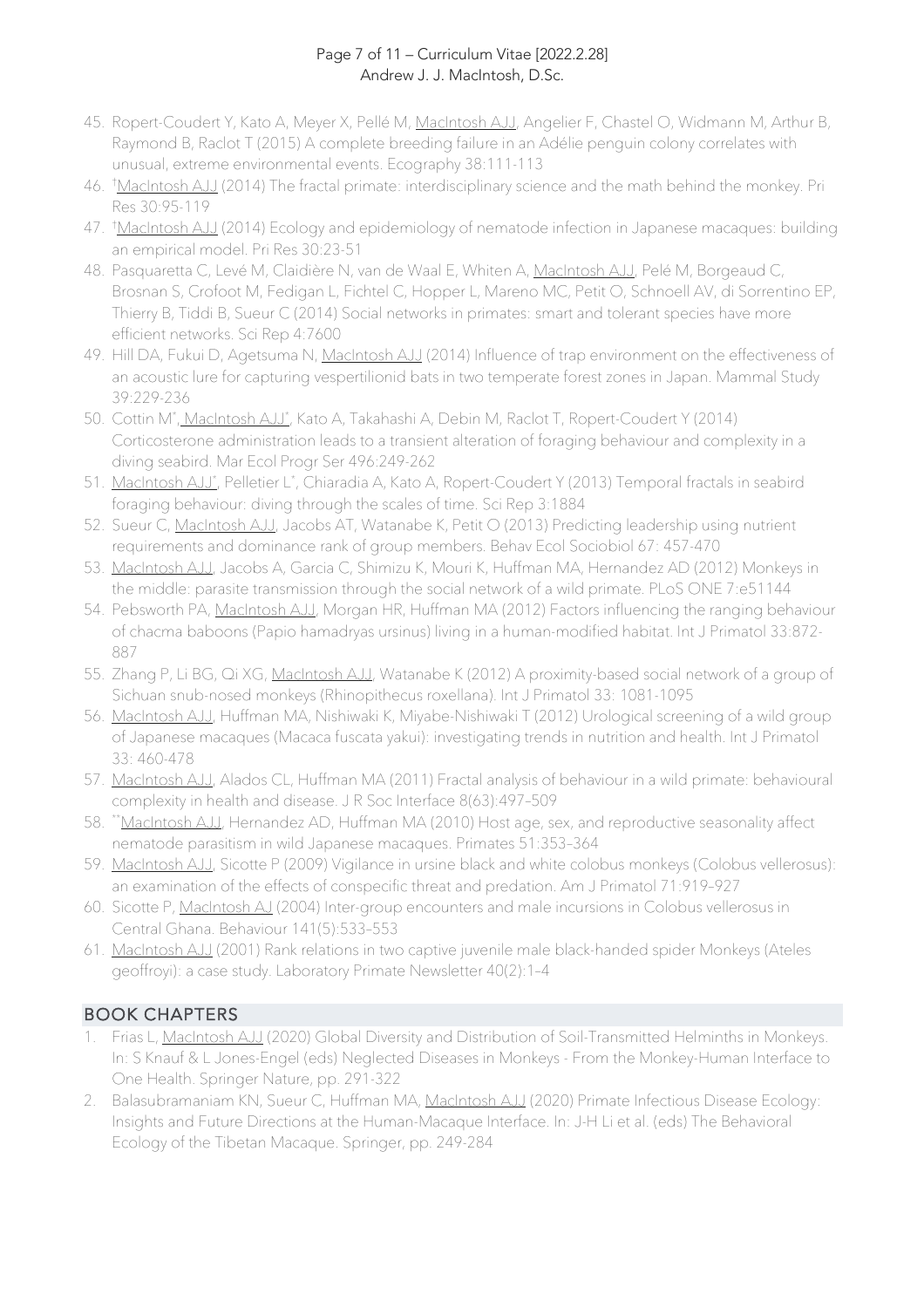#### Page 8 of 11 – Curriculum Vitae [2022.2.28] Andrew J. J. MacIntosh, D.Sc.

- 3. Duboscq J, Romano V, MacIntosh AJJ (2019) Social Behavior and Infectious Disease. In: J Choe (ed) Encyclopedia of Animal Behavior, 2nd edition. Elsevier, pp. 790-800
- 4. Frias L, MacIntosh AJJ (2019) Threatened Hosts, Threatened Parasites? Parasite Diversity and Distribution in Red-Listed Primates. In: A Behie et al. (eds) Primate Research and Conservation in the Anthropocene. Cambridge University Press, pp. 141-164
- 5. MacIntosh AJ, Frias L (2018) Parasites of gibbons. In: D Modry et al. (eds) Parasites of apes: an atlas of coproscopic diagnostics. Edition Chimaira, pp. 76–82
- 6. MacIntosh AJJ, Frias L (2017) "Coevolution of Hosts and Parasites". In: A Fuentes et al. (eds) The International Encyclopedia of Primatology. Wiley
- 7. MacIntosh AJJ (2017) "Pathogen". In: A Fuentes et al. (eds) The International Encyclopedia of Primatology. Wiley
- 8. Huffman MA, MacIntosh AJJ (2012) Plant-food diet of the Arashiyama Japanese macaques and its potential medicinal value. In: Leca J-B, Huffman MA, Vasey P (eds) The Monkeys of Stormy Mountain: 60 Years of Primatological Research on the Japanese Macaques of Arashiyama. Cambridge University Press, pp. 356–432
- 9. MacIntosh AJJ, Huffman MA (2010) Towards understanding the role of diet in host-parasite interactions: the case for Japanese macaques. In: Nakagawa N, Nakamichi M, Sugiura H (eds) The Japanese macaques. Springer, pp. 323–344
- 10. Hernandez AD, MacIntosh AJ, Huffman MA (2009) Primate parasite ecology: patterns and predictions from an on-going study of Japanese macaques. In: Huffman MA, Chapman CA (eds) Primate parasite ecology: the dynamics of host-parasite relationships. Cambridge University Press, pp. 387–401

## SELECTED CONFERENCE PRESENTATIONS

\* Best presentation prize † Invited Talk

- 1. MacIntosh AJJ, Lee, YT, Xu Z, Duboscq J, Keuk K, Suzumura T, Nagaoka F, Itoh M (2022) Toward a protective immune phenotype: linking host traits and parasitism with fecal IgA in a primate-helminth model system. The 28th International Primatological Society Congress, Quito, Ecuador (Virtual)
- 2. MacIntosh AJJ, Lee, YT, Xu Z, Duboscq J, Keuk K, Suzumura T, Nagaoka F, Itoh M (2021) Sociality, parasitism, and the protective immune phenotype. IPS-SLAPrim Virtual Program, Symposium on Sociality and Health in Primates (Aug. 16)
- 3. Sarabian C, MacIntosh AJJ, Adachi I (2021) Exploring the effects of disgust-related images on cognition in chimpanzees. Animal Behavior Society Virtual Meeting (Aug. 6)
- 4. Frias L and MacIntosh AJJ (2021) Worming into the Anthropocene: disturbed parasite communities as indicators of ecosystem health. Commonwealth Science Conference 2021. Virtual (Feb. 22nd–26th, 2021)
- 5. Langgeng A, MacIntosh AJJ (2021) The Diversity of Gastrointestinal Helminths in Japanese Macaques of Jigokudani Snow Monkey Park. The 15<sup>th</sup> International Symposium on Primatology and Wildlife Science, Virtual Symposium
- 6. MacIntosh AJJ, Romano V, Duboscq J, Keuk K, Xu Z, Sueur C (2020) Monkeys in the Middle: Navigating the Costs and Benefits of Social Centrality. The 14<sup>th</sup> International Symposium on Primatology and Wildlife Science, Virtual Symposium
- 7. Xu Z, MacIntosh AJJ (2020) Comparative look at the transmission of parasites in macaque social and spatial networks. The 36<sup>th</sup> Congress of the Primatological Society of Japan. Virtual Conference
- 8. Keuk K, MacIntosh AJJ (2021) Enter SimuNet: a social network simulation framework, with a zest of empirism. The 15<sup>th</sup> International Symposium on Primatology and Wildlife Science, Virtual Symposium
- 9. Xu Z, MacIntosh AJJ (2020) Comparative look at the transmission of parasites in macaque social and spatial networks. The 14<sup>th</sup> International Symposium on Primatology and Wildlife Science, Virtual Symposium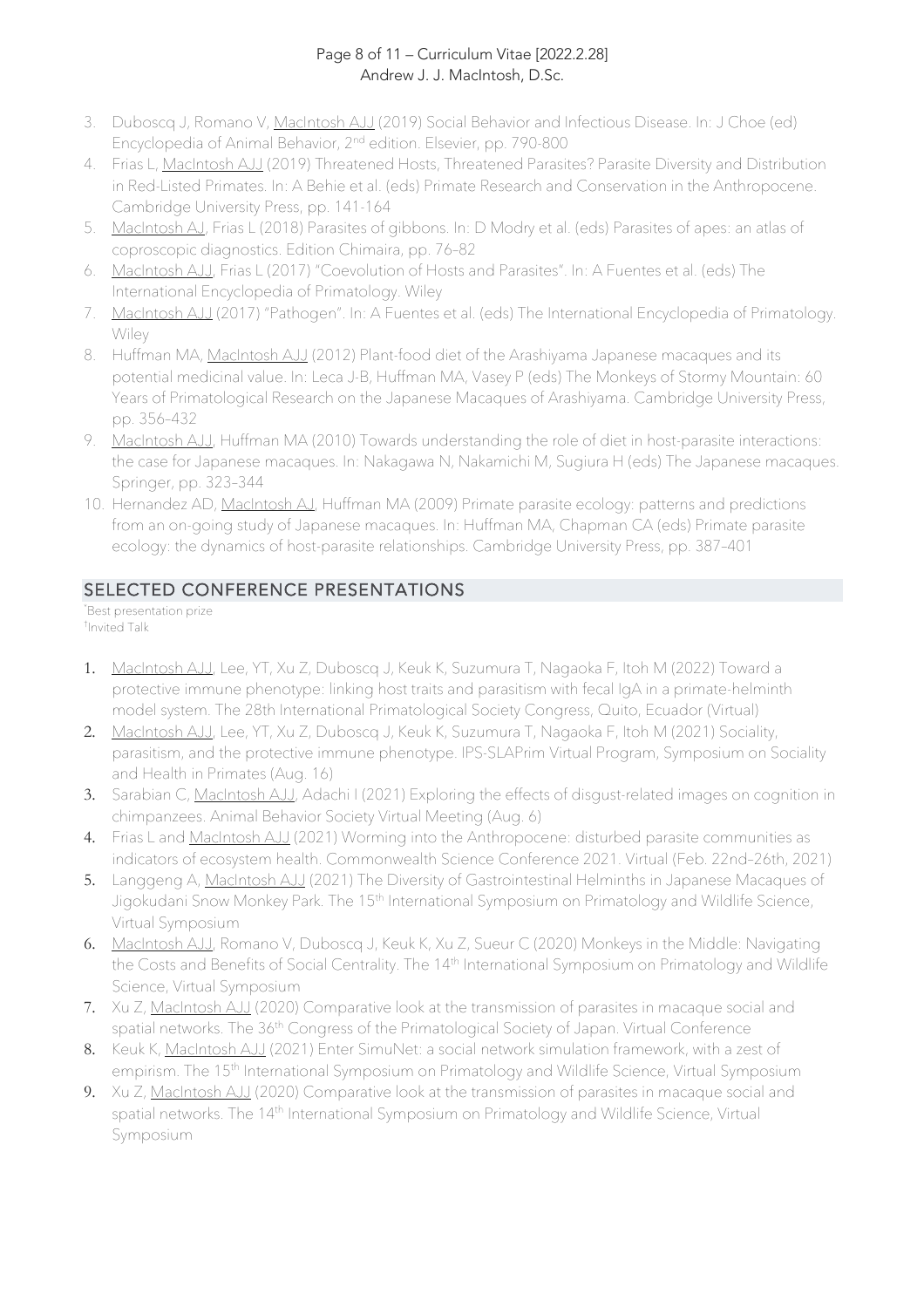#### Page 9 of 11 – Curriculum Vitae [2022.2.28] Andrew J. J. MacIntosh, D.Sc.

- 10. Keuk K, MacIntosh AJJ (2020) Primate and Parasite communities in Sabah: the biodiversity-disease relationship across a Bornean landscape. The 14<sup>th</sup> International Symposium on Primatology and Wildlife Science, Virtual Symposium
- 11. Frias L, MacIntosh AJJ (2019) Worming into the Anthropocene: impacts of habitat fragmentation on parasite ecology. The 12th International Meeting of Asian Society of Conservation Medicine, Phnom Penh, Cambodia
- 12. MacIntosh AJJ, Meyer X, Chiaradia A, Kato A, Ropert-Coudert Y (2019) Show me chaos! seeking fractal time in the behavior of indicator species. The 29<sup>th</sup> International Congress for Conservation Biology, Kuala Lumpur, Malaysia.
- 13. Sarabian C, Plotnik JM, Curtis V, Chapman C, MacIntosh AJJ (2019) Conservation through disgust and public health: Introducing a new framework. The 29th International Congress for Conservation Biology, Kuala Lumpur, Malaysia
- 14. Sarabian C, Curtis V, Chapman C, MacIntosh AJJ (2019) Disqust as a tool to mitigate human-primate conflicts and enforce appropriate ecotourism practices? The 2nd African Primatological Society Conference, Entebbe, Uganda
- 15. MacIntosh AJJ, Frias L (2019) Altered parasite community structure in threatened primates. The 35<sup>th</sup> congress of the Primate Society of Japan, Kumamoto, Japan
- 16. MacIntosh AJJ, Martin CF (2019) Show me chaos! seeking fractal time in captive animal behavior. The 14<sup>th</sup> International Conference on Environmental Enrichment, Kyoto, Japan
- 17. MacIntosh AJJ, Meyer X, Chiaradia A, Kato A, Ropert-Coudert Y (2018) Just like clockwork? on the significance of periodic penguins. 10th International Symposium on Primatology and Wildlife Science, Kyoto, Japan
- 18. Sarabian C, Belais R, MacIntosh AJJ (2018) Feeding decisions under contamination risk in bonobos. The 27th International Primatological Society Congress, Nairobi, Kenya
- 19. Sarabian C, MacIntosh AJJ (2018) Do primates yuck? Pathogen and parasite avoidance behaviors in Papionini and Hominini. The 27th International Primatological Society Congress, Nairobi, Kenya
- 20. Frias L, Okamoto M, MacIntosh AJJ (2017) From the darkness: cryptic diversity of Strongyloides in a community of Bornean primates. 66th Annual International Conference of the Wildlife Disease Association, Chiapas, Mexico
- 21. Sarabian C, MacIntosh AJJ (2017) Pathogen and parasite avoidance behaviors: perspectives from Papionini and Hominini. The 35th International Ethological Conference (Behaviour 2017), Estoril, Portugal
- 22. Romano V., Puga-Gonzalez I., Sueur C., MacIntosh AJJ (2017) Modeling the evolution of social structure: from individual decisions to group-living trade-offs. Gottinger Freilandtage - Social complexity: patterns, processes and evolution, Gottingen, Germany
- 23. Duboscq J, MacIntosh A (2017) Connecting the dots: linking host behaviour to parasite transmission and infection risk. 7th meeting of the European Federation for Primatology, Strasbourg, France
- 24. Duboscq J, Okamoto M, MacIntosh A (2017) Infection patterns of simian foamy virus in macaques. 7th meeting of the European Federation for Primatology, Strasbourg, France
- 25. MacIntosh AJJ, Romano V, Duboscq J, Sueur C (2017) Monkeys in the middle: towards organisational immunity in primate societies. Royal Society Scientific Meeting on the Evolution of parasite and pathogen avoidance, Milton Keynes, UK
- 26. Frias L, Okamoto M, MacIntosh A (2016). Parasite sharing as a preliminary indicator of multispecies connectivity. 12th Conference of the European Wildlife Disease Association, Berlin, Germany
- 27. Frias L, Okamoto M, MacIntosh A (2016). Towards a primate parasite community ecology: parasite sharing in sympatric Bornean primates. The 26<sup>th</sup> Congress of the International Primatological Society, Chicago, USA
- 28. Frias L, Okamoto M, MacIntosh A (2016). Gastrointestinal parasite sharing in multi-host primate communities. 13th International Conference on Molecular Epidemiology and Evolutionary Genetics of Infectious Diseases, Antwerp, Belgium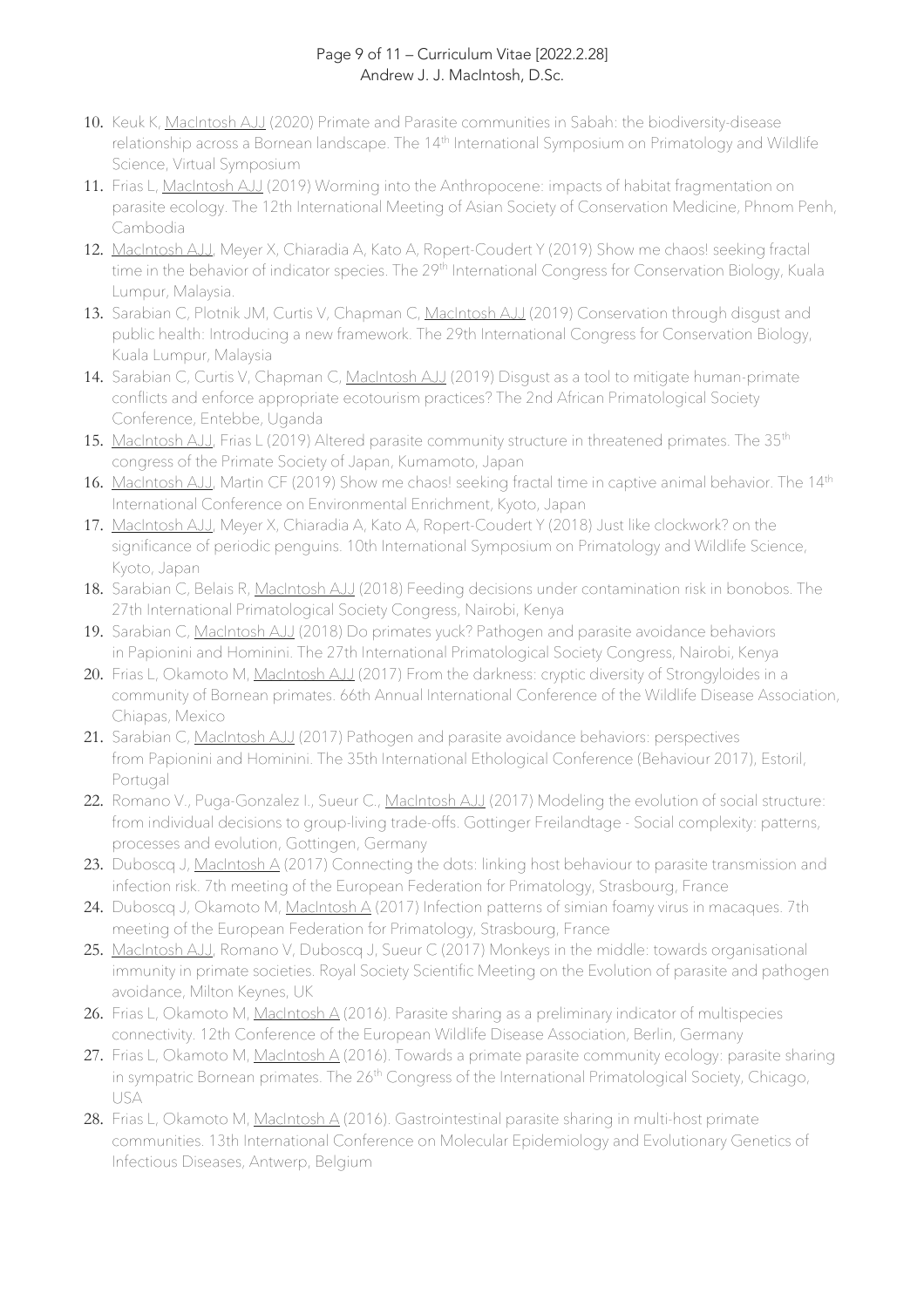#### Page 10 of 11 – Curriculum Vitae [2022.2.28] Andrew J. J. MacIntosh, D.Sc.

- 29. Sarabian C, MacIntosh AJJ (2016) A primate's sense of cleanliness: perspectives from Papionini and Hominini. The 26th Congress of the International Primatological Society, Chicago, USA
- 30. Sarabian C, MacIntosh AJJ (2016) Revulsion in chimpanzees: health maintenance through avoidance of biological contaminants. Chimpanzees in Context, 'Understanding Chimpanzees' Symposium Series. Chicago, USA (ePoster in PeerJ collection "Chimpanzees in Context", PEERJ PREPRINTS 4:e1851v1: https://doi.org/10.7287/peerj.preprints.1851v1)
- 31. Sarabian C, MacIntosh AJJ (2016) Testing disgust in non-human primates. The 31st International Congress of Psychology, Yokohama, Japan (Poster)
- 32. MacIntosh AJJ, Meyer X, Kato A, Ropert-Coudert Y (2016) Diving into complexity: exploring fractality in seabird foraging behavior. The Seventh Symposium on Polar Science, National Institute of Polar Research, Tachikawa, Japan.
- 33. MacIntosh AJJ, Sarabian C, Duboscq J, Romano V, Kaneko A, Okamoto M, Suzumura T (2016) Parasites as a selective force in primate social systems evolution: perspectives from an empirical model. The 26<sup>th</sup> Congress of the International Primatological Society, Chicago, USA
- 34. MacIntosh AJJ, Sarabian C, Duboscq J, Romano V, Kaneko A, Okamoto M, Suzumura T (2016) Helminth parasites as potential regulators of Japanese macaque population dynamics. The 26<sup>th</sup> Congress of the International Primatological Society, Chicago, USA
- 35. Finn K, MacIntosh A (2016) Behavioral Organization and Parasites in Japanese Macaques (Macaca fuscata) on Koshima Island. The 26<sup>th</sup> Congress of the International Primatological Society, Chicago, USA
- 36. Martin C, MacIntosh AJJ (2016) Chaotic choice dynamics buffer chimpanzees and orangutans against exploitation by a computer algorithm in a solitary matching pennies task. The 26<sup>th</sup> Congress of the International Primatological Society, Chicago, USA
- 37. \*\*Frias L, Okamoto M, MacIntosh A (2016) Parasite sharing in sympatric Bornean primates. 5th International Symposium on Primatology and Wildlife Science. Inuyama, Japan
- 38. MacIntosh AJJ, Sarabian C, Duboscq J, Thomas E, Romano V, Kaneko A, Okamoto M, Suzumura T (2015) Hidden constraints of chronic parasitism on health and fitness in Japanese macaques. The 31<sup>st</sup> Congress of the Primate Society of Japan, Kyoto, Japan
- 39. Duboscq J, Romano V, MacIntosh A, Sueur C (2015) A social network perspective on macaque social styles. The 38<sup>th</sup> meeting of the American Society of Primatologists, Bend, USA.
- 40. Duboscq J, Romano V, Sueur C, MacIntosh A (2015) Investigating infection risk and sociality: centrality interacts with seasonality to predict lice load in free-ranging female Japanese macaques, Macaca fuscata. The 38<sup>th</sup> meeting of the American Society of Primatologists, Bend, USA.
- 41. Rigaill LR, MacIntosh AJJ, Higham JP, Winters S, Shimizu K, Mouri K, Furuichi T, Garcia C (2015) Multiple sexual signals of pregnancy in Japanese macaques. The 31<sup>st</sup> Congress of the Primate Society of Japan, Kyoto, Japan
- 42. Sarabian C, MacIntosh A (2015) Hygiene efficiency against parasites in Japanese macaques. The 31<sup>st</sup> Congress of the Primate Society of Japan, Kyoto, Japan
- 43. Hill DA, Anuar S, MacIntosh AJJ, Ghazali A (2014) Acoustic lure gives increased efficiency for short-term surveys of bat diversity in tropical rainforest. The 13th European Bat Research Symposium, Sibenik, Croatia
- 44. MacIntosh AJJ, Kato A, Ropert-Coudert Y (2014) Logging Complexity: ecological challenges and the emergence of behavioral organization. Bio-logging Science 5, Strasbourg, France.
- 45. Huffman MA, Mori H, Kawai S, Nahallage CAD, MacIntosh AJJ (2014) The human-primate interface: ongoing zoonoses monitoring in Southeast Asia. The 4th International Congress on Asian Primates, Kyoto University and Bogor Agricultural University International Symposium, Bogor, Indonesia
- 46. Morino L, MacIntosh AJJ (2014) Gibbon songs and intergroup dynamics: a community-level network analysis. The 25<sup>th</sup> Congress of the International Primatological Society, Hanoi, Vietnam
- 47. Sueur C, Pasquaretta C, Leve M, Claidiere N, van de Waal E, MacIntosh AJ, Pele M, Whiten A (2014) Information transmission efficiency in primate networks. The 25<sup>th</sup> Congress of the International Primatological Society, Hanoi, Vietnam
- 48. MacIntosh AJJ (2014) A field-experimental approach to primate-parasite interactions: filling in the knowledge-gaps. The 25<sup>th</sup> Congress of the International Primatological Society, Hanoi, Vietnam